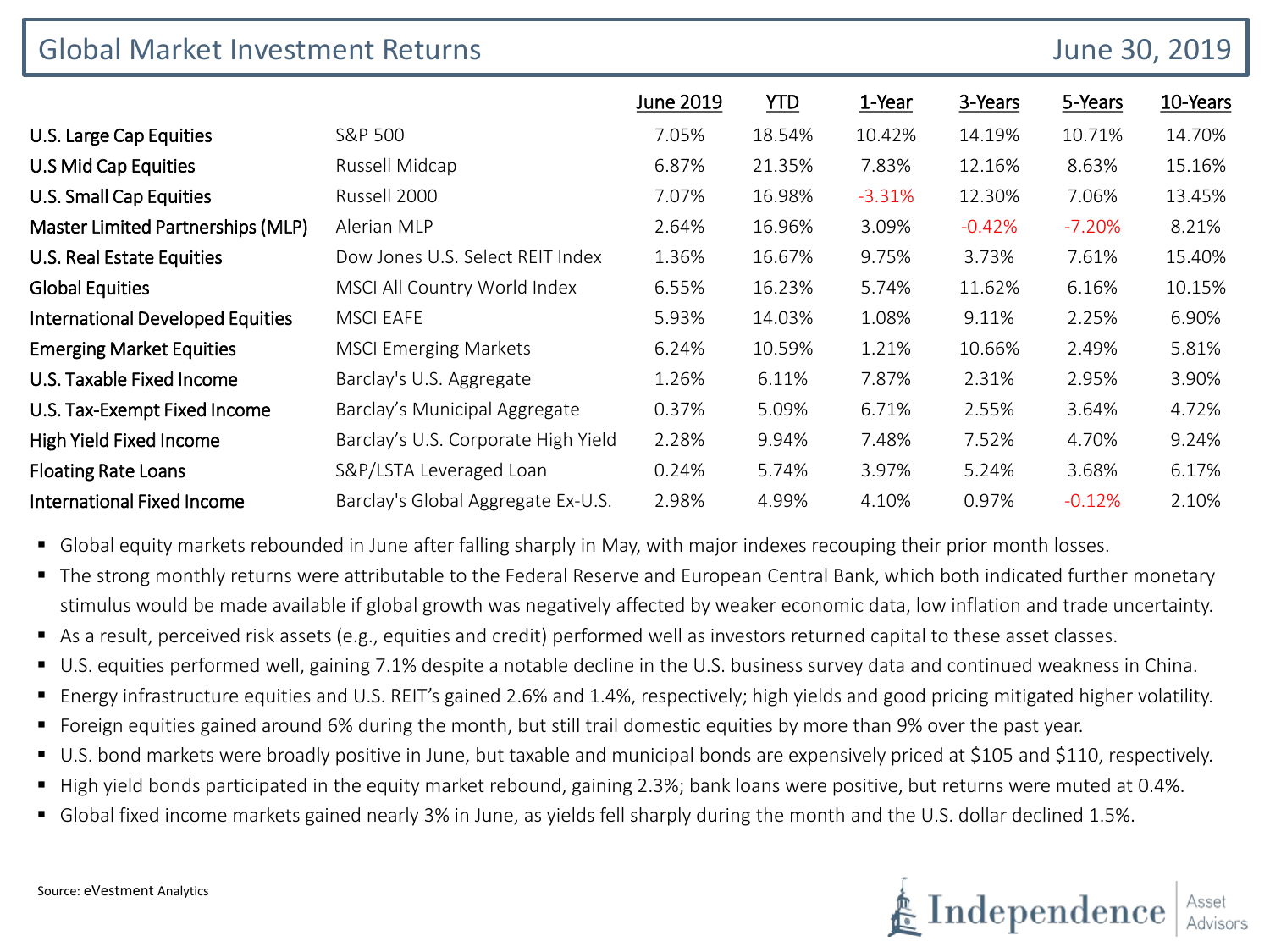# Canadian Economic & Currency June 30, 2019

#### Economic Update

Canadian economic data has been generally good, led by the labor market which added 400,000 new positions during the first half of the year. Despite edging up to 5.5% in June, the unemployment rate remains only 0.1% above the four decade low, which was achieved in May. In terms of growth, Canada's economy grew more than expected in April, supported by the oil and gas sector. The economy grew 0.3% in April following a 0.5% increase in March.

While the labor and growth data is significant, the economy remains susceptible to the repercussions from global trade and tariffs. Further, the Canadian housing market remains weak, and growing consumer borrowing is a concern.

#### Interest Rate Update

The Bank of Canada announced no change to its benchmark interest rate when it met in late May, holding steady at 1.75%. The Bank of Canada is scheduled to make another interest rate decision when it meets on July  $10^{th}$ .

| <b>Date Range</b> | <b>CAD to USD</b> | $+/-$   | <b>USD to CAD</b>                                  |                 |
|-------------------|-------------------|---------|----------------------------------------------------|-----------------|
| June              | 0.7395-0.7638     | $+3.3%$ | 1.360                                              | 12h             |
| Year-to-Date      | 0.7329-0.7638     | $+4.2%$ |                                                    | 1D              |
| 1-Year            | 0.7609-0.7638     | $+0.4%$ | mmy<br>1.340<br>Whan                               | 1W              |
| <b>USD to CAD</b> | 30-Days           | 90-Days | M<br>1.320                                         | 1M              |
| High              | 1.342             | 1.352   |                                                    | <b>1Y</b><br>2Y |
| Low               | 1.304             | 1.304   | 1.300 <sub>A</sub>                                 | 5Y              |
| Average           | 1.321             | 1.335   |                                                    | <b>10Y</b>      |
| Volatility        | 0.29%             | 0.27%   | 1.280<br>Oct<br>Dec<br>Feb 19<br>Apr<br>Jun<br>Aug |                 |

Source: www.xe.com